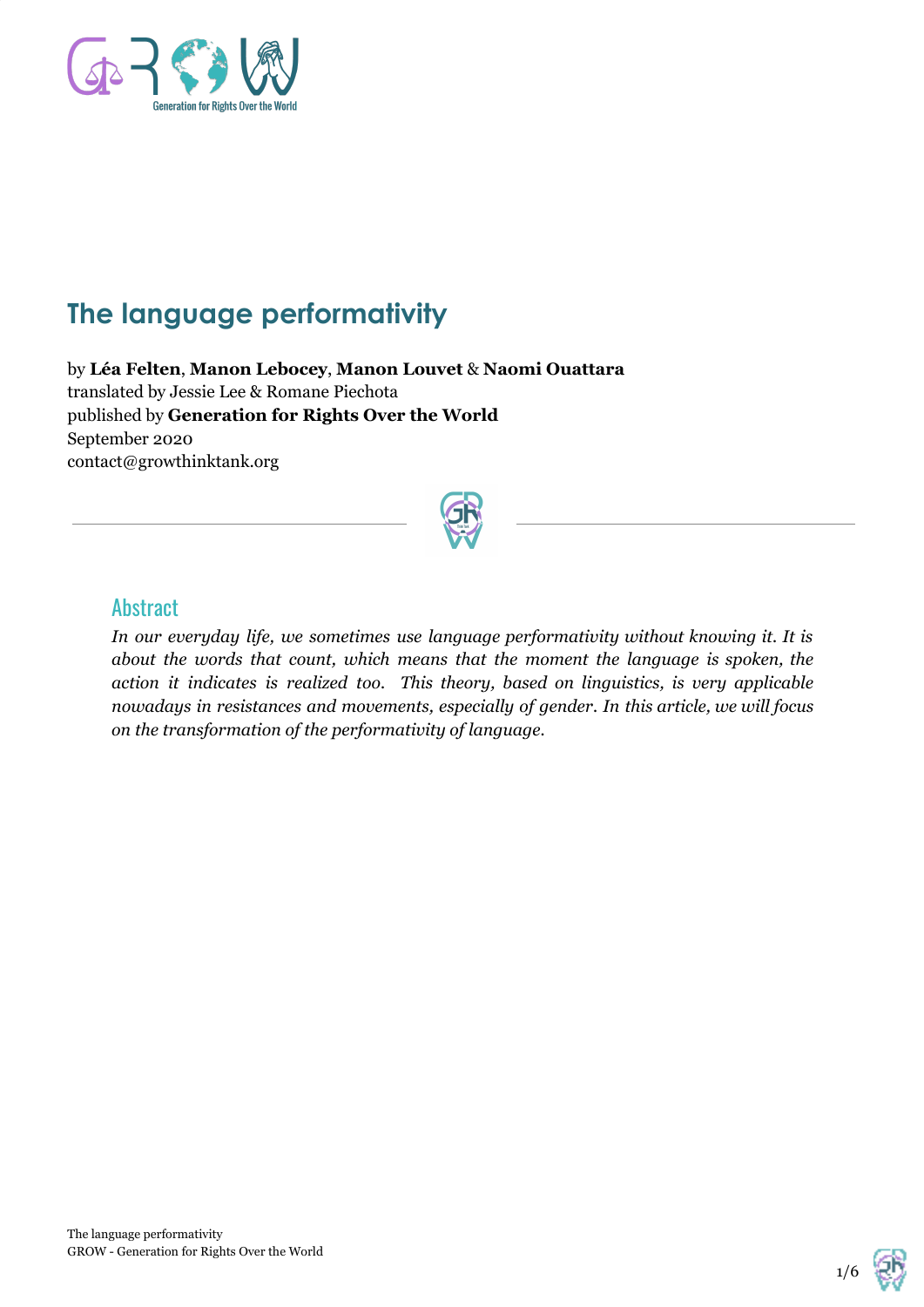

In order to better understand what is language performativity, we have to differentiate two types of languages: the "ordinary" language, which we use in daily life to express ourselves, and the philosophical language or the technical language that we usually work with, in university and for research. For John Langshaw Austin, the language is not only useful for description or for self-reflection but also useful with a performative quality. Language allows connection throughout the world and once it is acted upon, it becomes performative. This signifies that it implies consequences and therefore engages itself with a responsibility for the person to act upon the words he or she has spoken. A probative example would be the role of a judge in a tribunal: when the judge announces "this court is now in session", these words are acted upon immediately and imply that the session of the court has started. While the performative language signifies that we do not just "say" something, we actually "do" the thing according to the bias of language.

Nevertheless, this performativity is defined by social norms and conventions and supposes a certain status for the words to be effective or not. Thus, in a tribunal, the sentence can only be declared by the judge and no one else, the performativity of its statements depends on its status. According to J.L Austin, any statement has three functions: First and foremost, the utterance has a locutionary function, that is, the action of speaking instead of being silent. The second function is the illocutionary act that creates a new reality through the utterance. Finally, the perlocutionary act, which is the act of provoking desired or unforeseen feelings in the listener depending on how this person receives the information.

The last function implies that each and every individual is affected differently by language. Thereby, language performativity not only describes reality but also creates new standards and a new reality. Language takes on its full sense as a tool used by the various movements of struggles which seek to construct or deconstruct social realities. To do so, we will analyze the performativity of language and its role in the gender and feminist fights.

Language performativity is a tool of great value in the fight for feminism because it is opposed to this vision of language as a simple representation of reality and thus allows a critique of "*l'illusion de la naturalité des rapports sociaux et de la domination*" , according to Mona Gérardin. 1

The feminist struggles seek to deconstruct and challenge the naturalization of oppression and domination, which results in the silencing of oppressed people and the dominance of certain discourses. This naturalization can be challenged by speaking in which language plays a primordial role.

### How do feminist struggles use language and its performativity to support their discourse in the creation of new social realities and new social codes?

First of all, the emergence of inclusive writing is shaking up the very foundations of language by questioning a grammatical principle well anchored in the mentalities which assumes that "the masculine prevails over the feminine". An internalized rule of the French language that remains a form of domination of one sex over another, and which can however be transformed by the use of inclusive writing. Likewise, the feminization of certain words and professions compensates for the invisibility of

$$
2/6 \quad \text{or} \quad
$$

<sup>1</sup> "*l'illusion de la naturalité des rapports sociaux et de la domination*" can be translated as "the illusion of the naturalness of social relations and domination".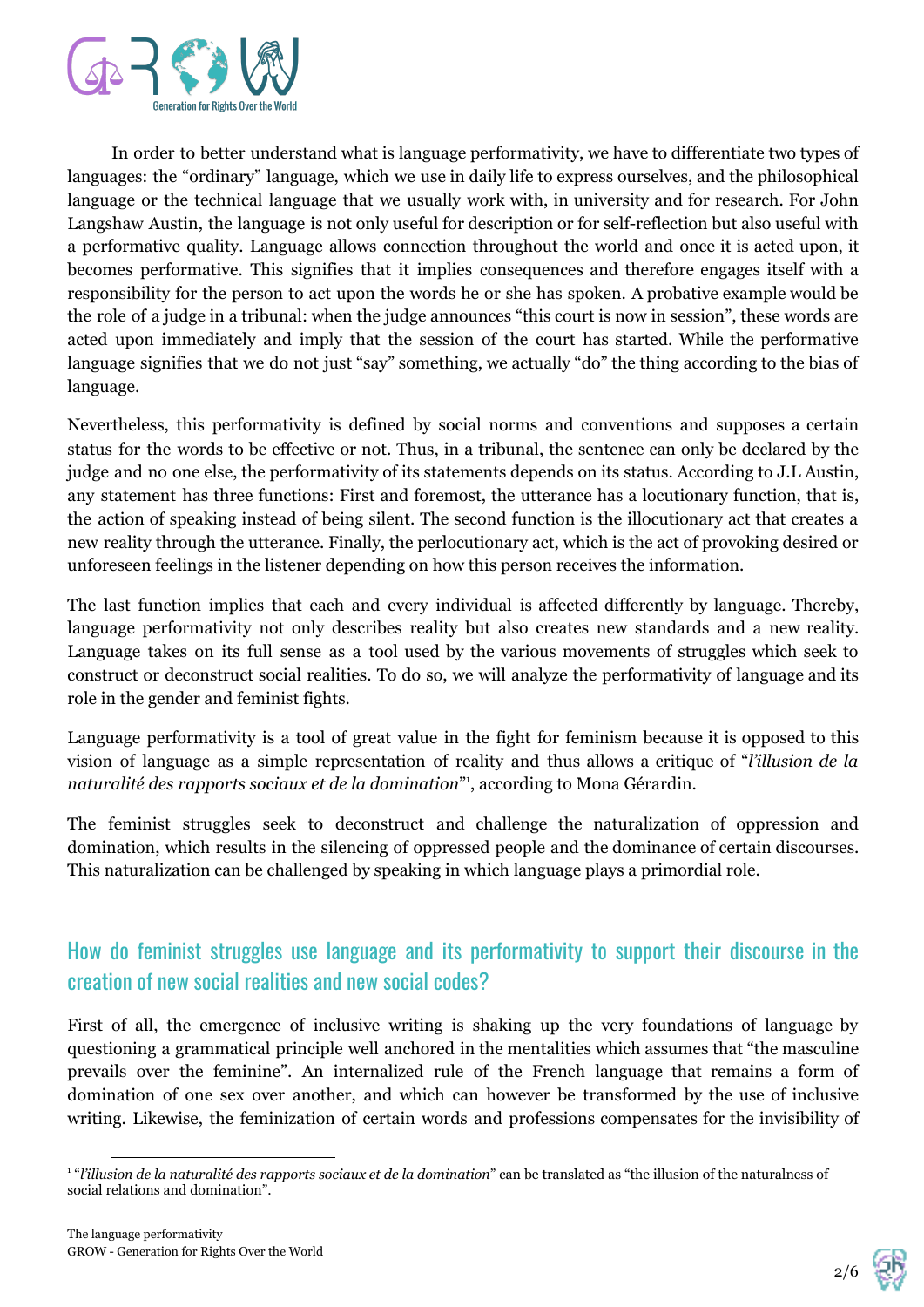

women's roles in society. A rather revealing paradox of the importance of the feminization of the French language was raised during a micro sidewalk by the *Egaligone* institute in the streets of Lyon in 2013: "A thirteen-year-old child is in the car with his father when they have an accident. The ambulance comes to pick them up, and the father dies on the way. The child is taken to the hospital. The best doctor in the hospital walks into the operating room, sees the child and exclaims: "But I can't operate on him, he's my son!" "How is it possible?". Most of those interviewed did not thought that the doctor could be a woman and the mother of the child. Indeed, for a very long time, certain professions did not have a female equivalent. This detail may seem trivial, yet it is in reality a barrier between women and certain professional paths. Hayat Outahar, president of the Association Femmes-Entrepreneurs explains: "A trade name that does not have a female equivalent does not help young girls identify with it."<sup>2</sup> Thus, there are few female firefighters or surgeons, because the fact that the feminine name of these professions is rarely used is one of the factors contributing to maintaining the idea that they are for men only. Eliane Viennot, a historian of French literature, points out that the least socially valued professions have never been deprived of their female equivalents<sup>3</sup>.

The most revealing act of the use of the performativity of language in feminist struggles is the consistent use of slogans. According to Mona Gérardin, in her article "*Le langage est un lieu de lutte : la performativité du langage ordinaire dans la construction du genre et les luttes féministes*" , the slogans 4 are "critical discursive practices because their insurrectional force rests on the criticism which makes social order". The slogans are intended to criticize and fight against the dominant ideology. Thus, according to Mona Gérardin-Laverge, in linguistic practice we can distinguish three different processes that transform gender and subjectivities. These processes are: "contestation", "deconstruction through critical analysis" and "assertion of one's own power and determination to fight".

Feminist slogans are a challenge. Through linguistic work, they underline the importance given to the meaning of words. Slogans use different linguistic means such as redefinitions, reappropriations or even extensions of terms and words. In the 1970s, feminist slogans took up Marxist or anti-fascist terms applied to patriarchal oppression such as "Rape is an unrecognized fascism" (1789). Some slogans also use semantic hijacking or ironic reworking of discursive structures as in the structure of the definition and of the "dictionary" style in "Feminism is an extremist theory which consists of considering women as human beings" (1791). There is also a use of the militant anarchist repertoire. For example, the diversion of the expression "historical materialism" which becomes "hysterical materialism". Finally, we are witnessing the creation of new words such as "hetero-authority" or "heterorism" and the reappropriation of insults and offensive remarks (Pink Bloc banner: "Free sluts solidarity"; poster of the Pink Bloc: "Proud to be the shame of the nation").

The linguistic work of feminist slogans carries out a deconstruction of the dominant norms and puts forward new discourses in conflict with the dominant one which tries to conceal this conflict over gender through silence. The reappropriation of insulting terms makes it possible to keep a memory and aims,



<sup>2</sup> POULIQUEN, F. (2019). Autrice, professeuse, procureure… Pourquoi la féminisation des noms de métiers pose-t-elle aujourd'hui problème?. *20minutes.fr*. [online] 1 Mar. Available at:

[https://www.20minutes.fr/societe/2463075-20190301-autrice-professeuse-procureure-pourquoi-feminisation-noms-metiers-p](https://www.20minutes.fr/societe/2463075-20190301-autrice-professeuse-procureure-pourquoi-feminisation-noms-metiers-pose-aujourdhui-probleme) [ose-aujourdhui-probleme](https://www.20minutes.fr/societe/2463075-20190301-autrice-professeuse-procureure-pourquoi-feminisation-noms-metiers-pose-aujourdhui-probleme) [Accessed 23 Aug. 2020].

<sup>3</sup> *Ibid.*

<sup>4</sup> Mona Gérardin is suggesting in her article that language is a place of struggle: the performativity of ordinary language in the construction of gender and feminist struggles.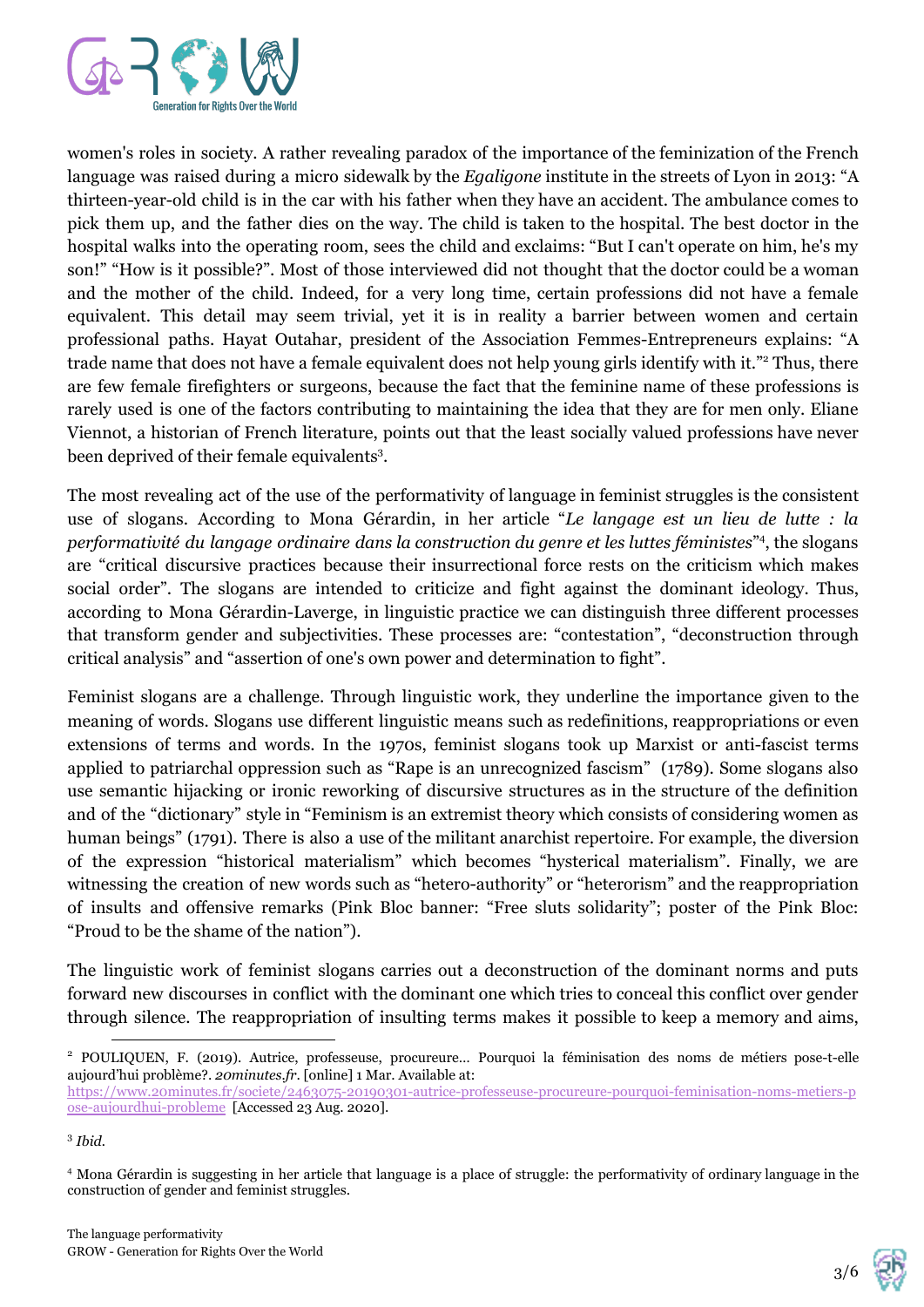

not to erase these insults, but rather to lead in a process of reparation. Feminist collages in the streets give special visibility to these slogans and bring a concrete aspect to their performativity that applies directly to a place that women reclaim thanks to feminism: the street. The performativity of language brings a social dimension to discourses and confers a power of action and of transforming social norms to protest movements that use this power in the everyday language we all share.

Feminist struggles are not the only ones to employ language performativity, LGBTQIA+ struggles also use this performativity within their activism.

## How does performative language allow the deconstruction of sex and gender?

Originally, the word "queer" is an insult which intends to point out the "strange" character of whoever it designates. It is opposed to "straight" (heterosexual) and has been used since the 20th century to denounce the so-called "deviant" sexualities. In reaction, from the years 1970s-1980s, groups of lesbians appropriated this term and carried it as a slogan to claim their rights, in the face of an American society of heterosexual, white, middle class norms, to denounce the marginalization and exclusion of the LGBTQIA+ community. More broadly, behind these claims, the word "queer" refers to the desire not to belong to an already existing group.

The goal of the "queer" movement is to challenge the principle of male/female binarity by deconstructing the assumptions of sex and gender. Sex refers to biological differences, while gender refers to sexual identity, that is, social and cultural differences between male and female. Based on the masculine/feminine binarity, sex and gender are born out of the discourse that sets heterosexuality as the norm in our social reality. The idea is therefore, through language, using the term "queer", to transcribe all social realities to make visible those that it has long agreed to marginalize, or even to criminalize. The way in which these lesbian groups have appropriated the term "queer" has enabled them to claim their rights and to deconstruct a social reality whose norm is heterosexuality and gender binarity in an attempt to impose a new one: one that normalizes all types of sexuality, and that deconstructs gender identity based on male/female opposition. The simple act of changing the connotation of a word has, in fifty years, changed perspectives of prevailing sex and gender norms.

Thus, language plays a key role in the struggle for the deconstruction of sex and gender. This is what Judith Butler<sup>5</sup> tends to demonstrate in *Gender Troubles*, an essential book to the development of the queer theory. Butler draws on Austin's linguistic philosophy of language performativity to apply it to the gender question. Indeed, according to her, at birth, when the doctor declares that a baby is a girl or a boy, a situation of language performativity is created. In other words, by saying these words, he or she influences the life of the child, who will then have injunctions gendered according to his or her sex, which he or she will have to comply with throughout his or her life. Butler's conclusion is simple: in order to be a man or a woman, you have to repeat feminine or masculine attitudes every day, based on constructions that have no natural basis. Gender is a product of the norms embodied in performative discourses, like for example, a real girl should have long hair, or a boy should not show his emotions, etc. Therefore, performance is internalized and suffered. This is a social constraint that masquerades as a natural attitude. Since gender is always an imitation, it is impossible according to Butler to be entirely a woman



<sup>&</sup>lt;sup>5</sup> BUTLER, J. (1990). *Trouble dans le genre. Pour un féminisme de la subversion*. Paris: Éd. La Découverte.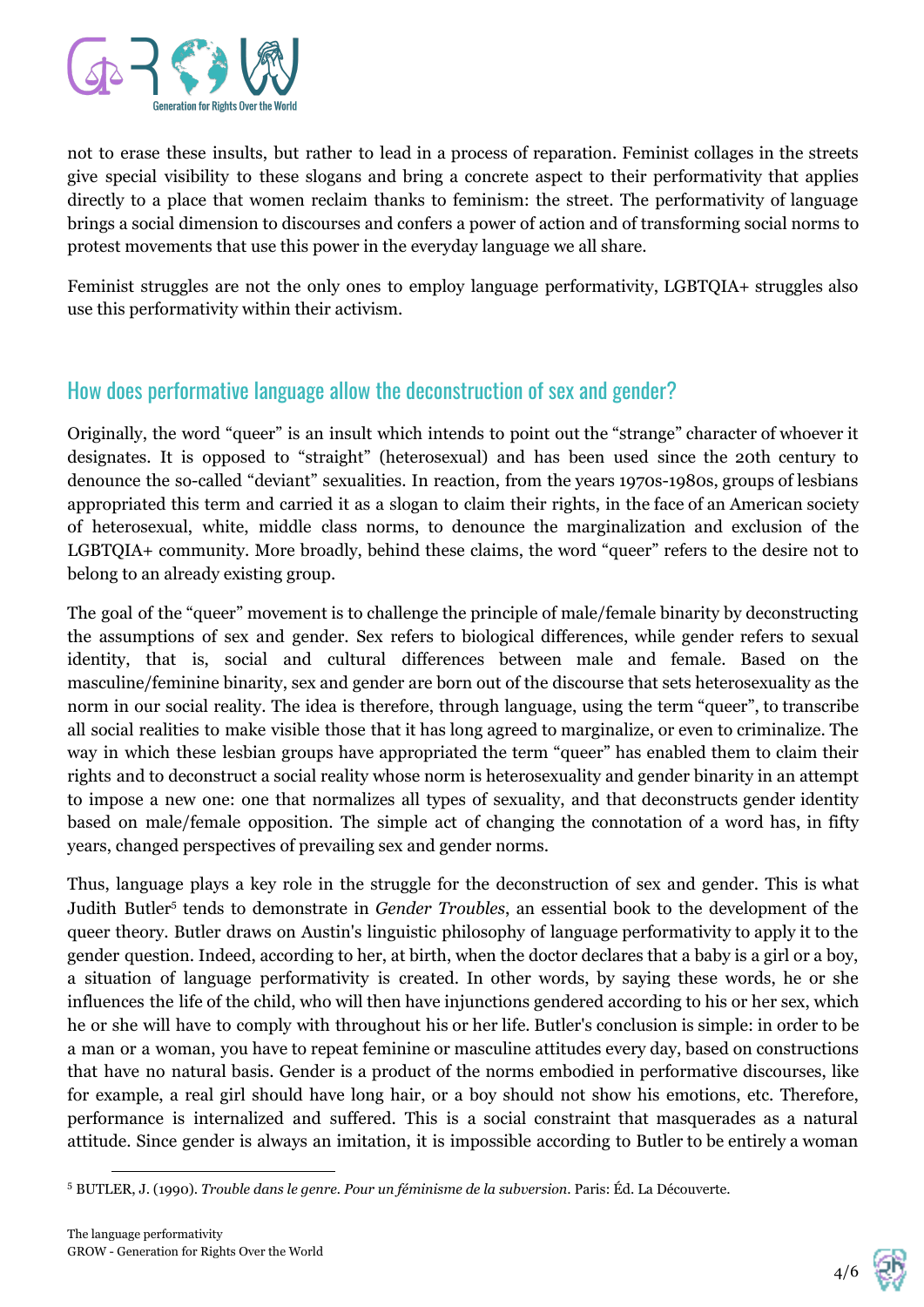

or a man. No one can always conform to social norms. This is why there are troubles with this gendered bi-categorization of our society.

The use of inclusive writing can then participate in the integration of people who do not identify with this male/female dynamic. Despite the criticisms made about the invisibilization of non-binary people, inclusive writing allows the creation of a neutral term, in particular by using the midpoint. In addition, neutral neologisms like "*auteurice*"<sup>6</sup> or the pronoun "*iel*"<sup>7</sup> are increasingly used, especially in queer circles.

To conclude, it is necessary to wonder about the categories and terms used to describe a social reality, or the carriers of demands. It is interesting to question the democratization of the performativity of language. In the original theories, like Austin's one, only certain people had the power to create a performative situation, like the judge, the mayor, etc. Today, by transforming language, using inclusive writing, slogans or the appropriation of originally discriminating terms such as "queer", anyone can produce a performative situation. The slogans of social struggles have always denounced and questioned the dominant norms and ideologies. According to the linguist Laélia Véron<sup>8</sup>: "Language can be as much an instrument of domination as of deconstruction of this domination. We can therefore grasp language in a process of freedom and emancipation". Thus, as struggles go through language and its appropriation, activists may be led to produce new terms, but also to update forgotten words such as "adelphe", "sorority", or even "paintress", thus part of a historical process.

Because naming right allows us to think well about the human world, the GROW team strives to develop a language that is as inclusive, egalitarian and specific as possible. In order to respect our advocated values of equality, it seems essential to neutralize the degrading connotations resulting from the histories of domination that are carried by many terms and expressions of ordinary language. French society has adopted a partial feminization of names and functions, thus revising some of its preconceptions resulting from a conservative and sexual division of labor, but this is still too little to reach a fully egalitarian society, let us recall that still in 2017, the *Académie Française* qualified inclusive writing as "mortal danger"<sup>9</sup>. Consequently, the transition to a more tolerant linguistic is a constant and daily work that everyone can accomplish by giving more importance to words, their grammar, their connotation, their symbolism and finally the consequences that they can have on the creation of new progressive social codes, just as a voluntary silence can reflect a non-recognition of these struggles.



<sup>6</sup> "*auteurice*" comes from "*auteur*" (masculin noun) and "*autrice*" (feminin noun), this is the neutral noun.

<sup>7</sup> "*iel*" is the analogue of "they" in English, both do not specify the gender but "*iel*" is a singular pronoun.

<sup>8</sup> POULIQUEN, F. (2019). Autrice, professeuse, procureure … Pourquoi la féminisation des noms de métiers pose-t-elle aujourd'hui problème?. *20minutes.fr*, [online] 1 Mar. Available at : [https://www.20minutes.fr/societe/2463075-20190301-autrice-professeuse-procureure-pourquoi-feminisation-noms-metiers-p](https://www.20minutes.fr/societe/2463075-20190301-autrice-professeuse-procureure-pourquoi-feminisation-noms-metiers-pose-aujourdhui-probleme) [ose-aujourdhui-probleme](https://www.20minutes.fr/societe/2463075-20190301-autrice-professeuse-procureure-pourquoi-feminisation-noms-metiers-pose-aujourdhui-probleme) [Accessed 23 Aug. 2020].

<sup>9</sup> PECH, M-E. (2017). Pour l'Académie, l'écriture inclusive est un "péril mortel". *lefigaro.fr*. [online] 26 Oct. Available at: [https://www.lefigaro.fr/actualite-france/2017/10/26/01016-20171026ARTFIG00256-l-academie-francaise-met-en-garde-contr](https://www.lefigaro.fr/actualite-france/2017/10/26/01016-20171026ARTFIG00256-l-academie-francaise-met-en-garde-contre-le-peril-mortel-de-l-ecriture-inclusive.php) [e-le-peril-mortel-de-l-ecriture-inclusive.php](https://www.lefigaro.fr/actualite-france/2017/10/26/01016-20171026ARTFIG00256-l-academie-francaise-met-en-garde-contre-le-peril-mortel-de-l-ecriture-inclusive.php) [Accessed 23 Aug. 2020].